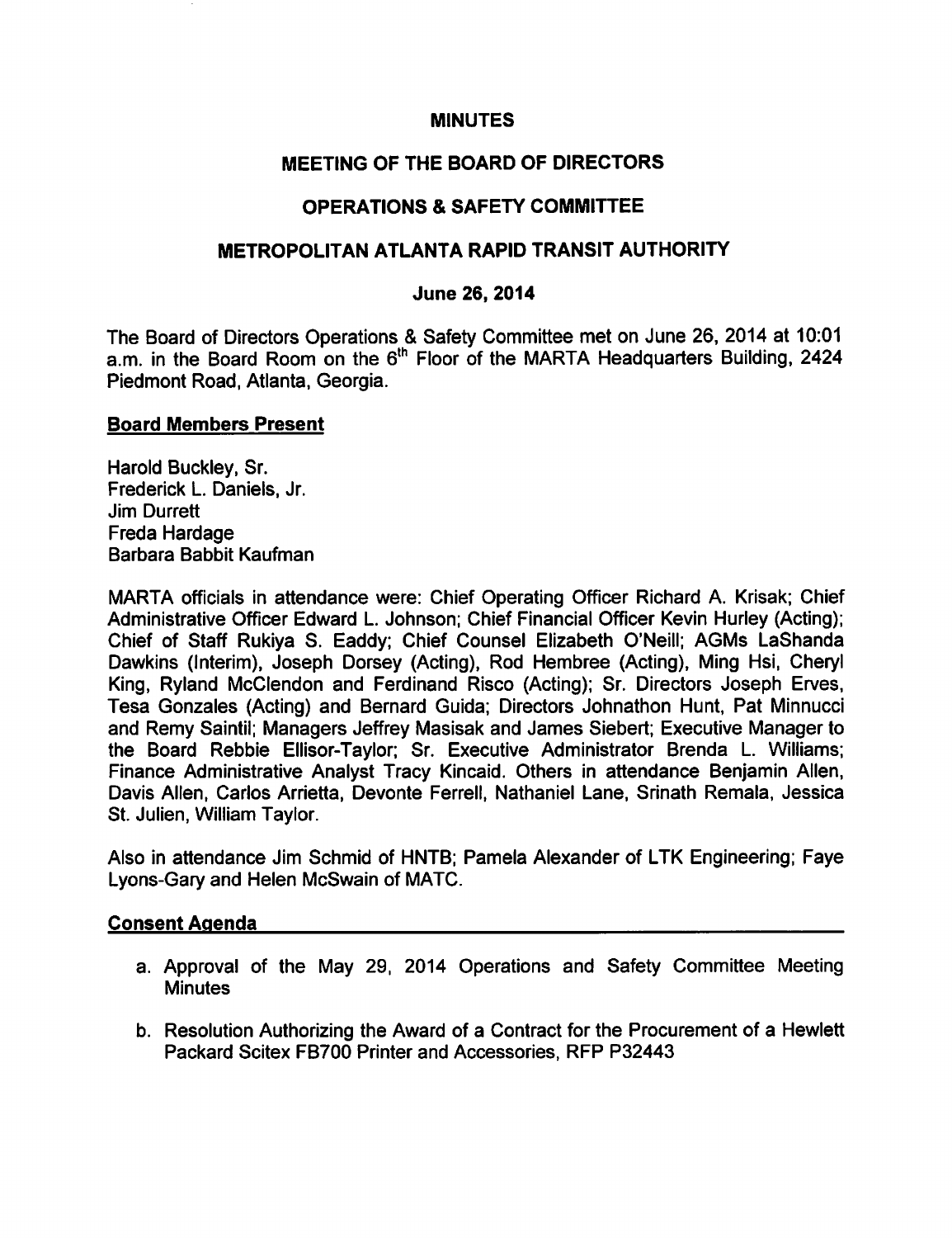c. Resolution Authorizing the Award of a Contract for Revenue Vehicle Towing Services, CP B32640

On motion by Mr. Daniels seconded by Mrs. Hardage, the Consent Agenda was unanimously approved by a vote of 4 to 0, with 4 members present.

#### Individual Agenda

#### Resolution Authorizing Award of Two Contracts for Geotechnical Engineering Services. A/E 31185

Mr. Masisak presented this resolution for Board of Directors' approval authorizing the General Manager/CEO or his delegate to award contracts to Universal Engineering Sciences and Golder Associates, Inc. for Geotechnical Engineering Services.

On motion by Mr. Buckley seconded Mrs. Hardage, the resolution was unanimously approved by a vote of  $5$  to 0, with  $5$  members present.

#### Resolution Authorizing Award of Two Contracts for Materials Testing Services, A/E 31187

Mr. Masisak presented this resolution for Board of Directors approval authorizing the General Manager/CEO or his delegate to award contracts to Cardno ATC and Terracon for Materials Testing Services.

On motion by Mr. Buckley seconded Mrs. Kaufman, the resolution was unanimously approved by a vote of  $5$  to 0, with  $5$  members present.

## Resolution Authorizing Award of Three Contracts for Surveying Consulting Services. A/E 31189

Mr. Masisak presented this resolution for Board of Directors approval authorizing the General Manager/CEO or his delegate to award contracts to Atkins North America, Inc., LandAir Surveying Company and Woolpert, Inc. for Surveying Consulting Services.

On motion by Mrs. Hardage seconded Mr. Buckley, the resolution was approved by vote of 4 to 0, with 5 members present.

Mr. Daniels abstained.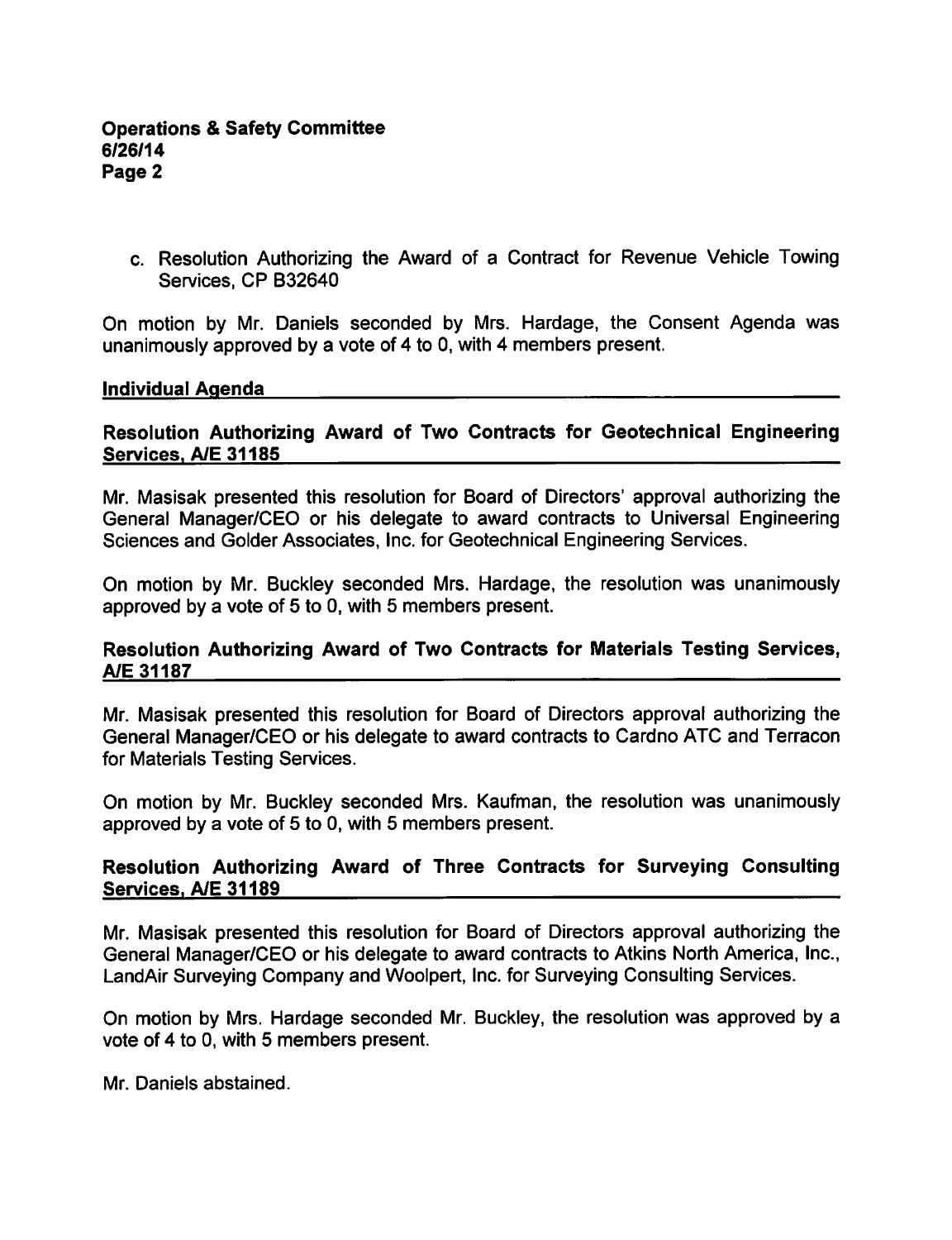# Briefing - Safety and Quality Assurance: FTA Safety Advisory/GDOT Triennial

Mr. Hembree briefed the Committee on the FTA Safety Advisory/GDOT Triennial.

- Federal Transit Administration (FTA) -The Office of Transit Safety and Oversight administers a national transit safety program and program compliance oversight process to advance the provision of safe, reliable, and equitable transit service through adherence with legislative, policy and regulatory requirements as established by FTA
- Georgia Department of Transportation (GDOT)-The Code of Federal Regulations (CFR) Part 659 requires the State of Georgia to oversee the safety and security of rail fixed guideway systems. GDOT, through its Division of Intermodal, provides this oversight
- MARTA-Through the Department of Safety and Quality Assurance (DSQA) MARTA fulfills its obligation of providing a safe transit system by formally documenting the steps, requirements, and responsibilities through its System Safety Program Plan (SSPP)

GDOT State Safety Oversight (SSO) Triennial Review

- $\triangleright$  Purpose is to maintain and improve rail transit safety
- > DSQA received and sorted by respective MARTA Department
- $\triangleright$  Partnered with respective Departments in developing responses and Corrective Action Plans (CAP)
- $\triangleright$  Reach consensus with GDOT
- $\triangleright$  Open items are tracked to closure
- $\triangleright$  Quarterly reports and updates are issued to GDOT

### FTA Safety Advisory 14-1 Requirements

- $\triangleright$  Redundant Protection
- $\triangleright$  Single Person Protection Prohibited
- $\triangleright$  Review Rules and Procedures
- $\triangleright$  Assess Wayside Program to FTA Checklist
- $\triangleright$  Conduct a Formal Hazard Analysis